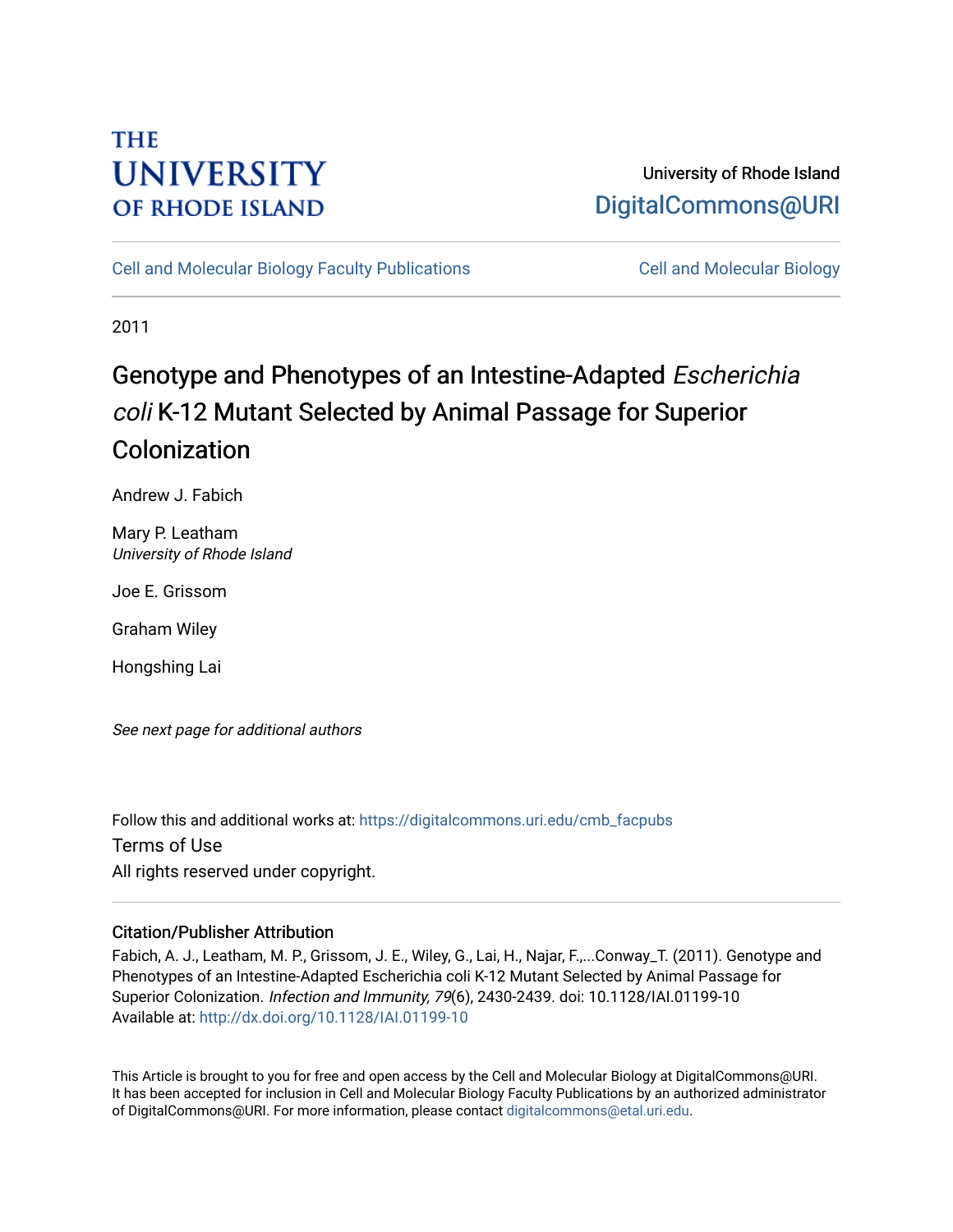### Authors

Andrew J. Fabich, Mary P. Leatham, Joe E. Grissom, Graham Wiley, Hongshing Lai, Fares Najar, Bruce A. Roe, Paul S. Cohen, and Tyrrell Conway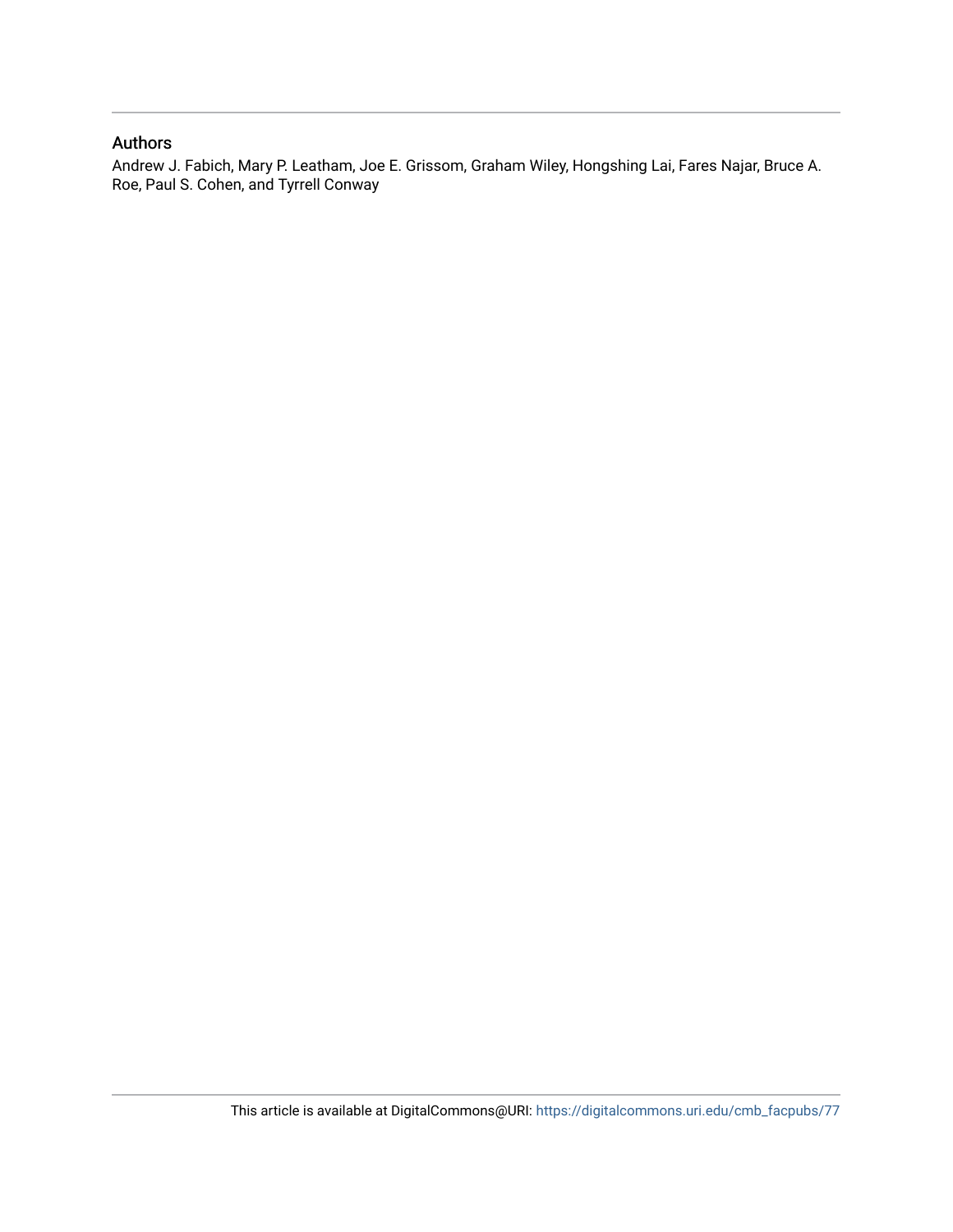## Genotype and Phenotypes of an Intestine-Adapted *Escherichia coli* K-12 Mutant Selected by Animal Passage for Superior Colonization<sup>7</sup>†

Andrew J. Fabich,<sup>2</sup> Mary P. Leatham,<sup>3</sup> Joe E. Grissom,<sup>1</sup> Graham Wiley,<sup>1</sup> Hongshing Lai,<sup>1</sup> Fares Najar,<sup>1</sup> Bruce A. Roe,<sup>1</sup> Paul S. Cohen,<sup>3</sup> and Tyrrell Conway<sup>1,2\*</sup>

*Advanced Center for Genome Technology, Department of Chemistry and Biochemistry, University of Oklahoma, Norman, Oklahoma 73019*<sup>1</sup> *; Department of Botany and Microbiology, University of Oklahoma, Norman, Oklahoma 73019*<sup>2</sup> *; and Department of Cell and Molecular Biology, University of Rhode Island, Kingston, Rhode Island 02881*<sup>3</sup>

Received 10 November 2010/Returned for modification 11 January 2011/Accepted 6 March 2011

**We previously isolated a spontaneous mutant of** *Escherichia coli* **K-12, strain MG1655, following passage through the streptomycin-treated mouse intestine, that has colonization traits superior to the wild-type parent strain (M. P. Leatham et al., Infect. Immun. 73:8039–8049, 2005). This intestine-adapted strain (***E. coli* **MG1655\*) grew faster on several different carbon sources than the wild type and was nonmotile due to deletion of the** *flhD* **gene. We now report the results of several high-throughput genomic analysis approaches to further characterize** *E. coli* **MG1655\*. Whole-genome pyrosequencing did not reveal any changes on its genome, aside from the deletion at the** *flhDC* **locus, that could explain the colonization advantage of** *E. coli* **MG1655\*. Microarray analysis revealed modest yet significant induction of catabolic gene systems across the genome in both** *E. coli* **MG1655\* and an isogenic** *flhD* **mutant constructed in the laboratory. Catabolome analysis with Biolog GN2 microplates revealed an enhanced ability of both** *E. coli* **MG1655\* and the isogenic** *flhD* **mutant to oxidize a variety of carbon sources. The results show that intestine-adapted** *E. coli* **MG1655\* is more fit than the wild type for intestinal colonization, because loss of FlhD results in elevated expression of genes involved in carbon and energy metabolism, resulting in more efficient carbon source utilization and a higher intestinal population. Hence, mutations that enhance metabolic efficiency confer a colonization advantage.**

*Escherichia coli*, often one of the first bacteria to colonize infants (14, 16, 44, 45), is present in the gastrointestinal (GI) tracts of all humans (14, 53) and is found in the GI tracts of most mammals (8, 13, 35, 47). *E. coli* resides and grows within the nutrient-rich mucus layer of the intestine, which provides many needed biosynthetic precursors, carbon sources, and electron acceptors (7, 15, 19, 28, 29, 39, 40). Colonization of the GI tract requires bacteria to effectively compete for these nutrients and maintain a growth rate at least equal to the 2-h turnover rate of the intestinal contents (9–11). We have shown that of the many traits that possibly make *E. coli* such a remarkably successful intestinal colonizer, competition for carbon sources plays an important role (1, 7, 15, 29).

It has long been known that passage through the animal intestine can enhance virulence of certain pathogens (21, 26, 27), but the enhancement of colonization by animal passage only recently has been studied. A few years ago, we isolated a spontaneous mutant of wild-type *E. coli* K-12, strain MG1655, following passage through the intestine of a streptomycintreated mouse, which is a better colonizer than its wild-type parent strain (31). This intestine-adapted strain (*E. coli* MG1655\*) grew faster on several different carbon sources than

the wild type and was nonmotile due to deletion of the *flhD* gene (31). FlhDC, the master regulator of flagellar synthesis, also has been implicated in control of several metabolic gene systems (34). Thus, there were two possible explanations for why *E. coli* MG1655\* grows faster than the wild-type on several carbon sources. First, the *flhD* mutant might save energy by not making flagella and not turning the flagellar motor. Second, loss of *flhD* could cause upregulation of genes unrelated to motility, i.e., catabolic genes, that enhance colonization fitness (19). We subsequently obtained evidence that supported both of these possibilities (19). In the wild-type *E. coli* MG1655 strain, an insertion element (IS*1*) immediately upstream of *flhD* increases promoter activity, causing hypermotility and strong repression of some carbohydrate metabolism genes (2). This IS*1* element appears to be a hot spot for deletion of *flhD* in the mouse intestine, as we isolated a number of closely related *E. coli* MG1655 derivatives following animal passage, each with deletions of various lengths, beginning at the same base position immediately downstream of the IS*1* element (19). In addition, pathogenic *Escherichia coli* O157:H<sup>-</sup> strains with deletions knocking out FlhDC have been associated with up to 40% of patients with hemolytic uremic syndrome in Germany (41). Thus, it seemed important to further characterize the intestine-adapted *E. coli* MG1655\* strain.

There are seven IS*1*, seven IS*2*, five IS*3*, one IS*4*, 11 IS*5*, one IS*150*, three IS*186*, four IS*30*, one IS*600*, and two IS*911* elements in the *E. coli* MG1655 genome (3, 51). Since IS elements are hot spots for bacterial speciation and genome evolution (32), we cannot rule out the possibility that other changes across the *E. coli* MG1655 genome occurred during passage

Corresponding author. Mailing address: Department of Botany and Microbiology, The University of Oklahoma, Norman, OK 73019- 0245. Phone: (405) 325-1683. Fax: (405) 325-3442. E-mail: tconway @ou.edu.

<sup>†</sup> Supplemental material for this article may be found at http://iai .asm.org/.<br><sup> $\sqrt{v}$ </sup> Published ahead of print on 21 March 2011.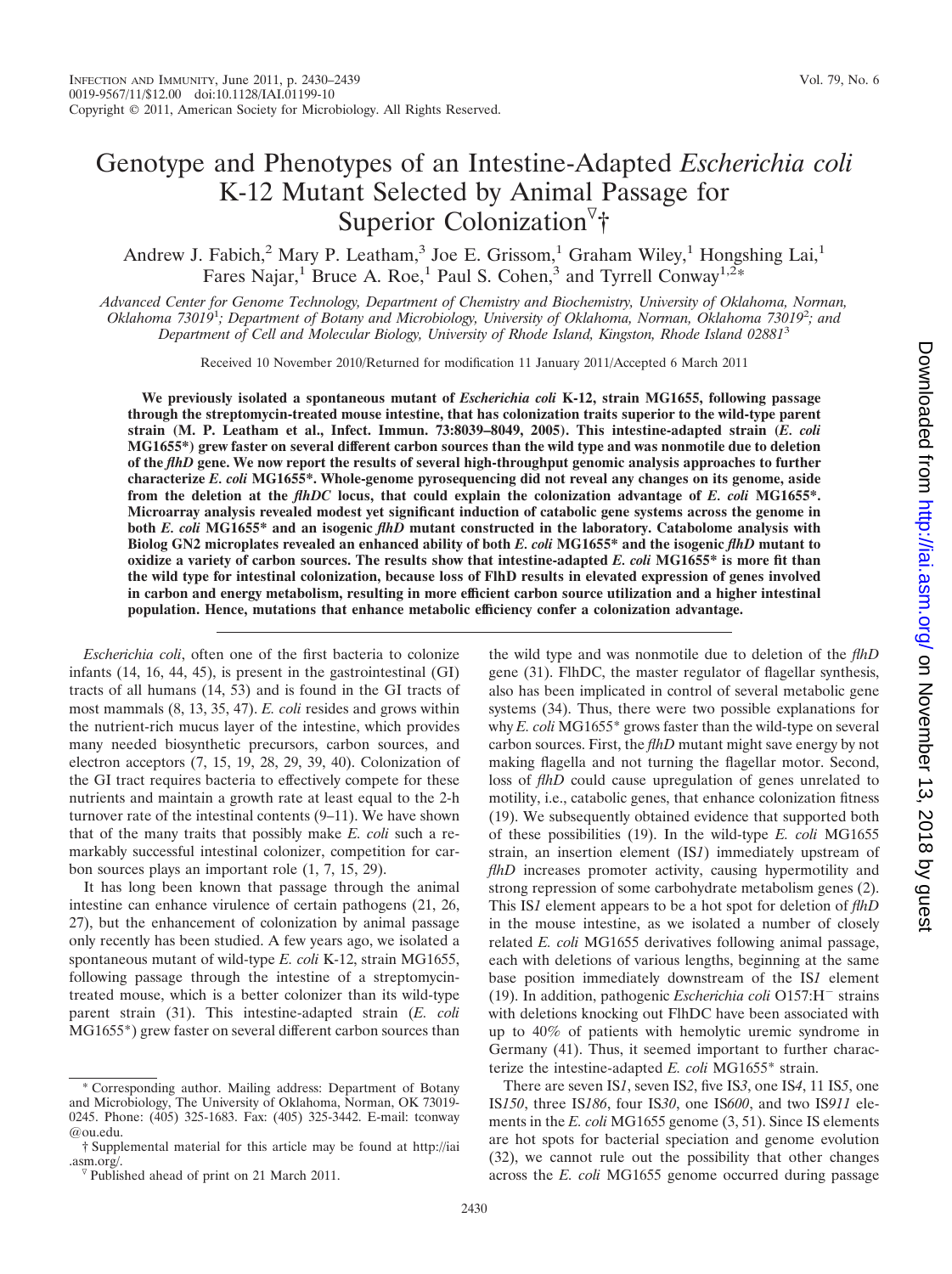| E. coli strain                                  | Relevant characteristic(s)                                                                                                               | Source or reference                                             |
|-------------------------------------------------|------------------------------------------------------------------------------------------------------------------------------------------|-----------------------------------------------------------------|
| MG1655                                          | Wild-type (CGSC no. 7740)                                                                                                                | E. coli Genetic Stock<br>Culture Collection,<br>Yale University |
| $MG1655$ Str <sup>r</sup> strain                | Spontaneous streptomycin-resistant mutant of MG1655                                                                                      |                                                                 |
| MG1655 Str <sup>r</sup> Nal <sup>r</sup> strain | Spontaneous nalidixic acid-resistant mutant of MG1655 Str <sup>r</sup>                                                                   | 21                                                              |
| $MG1655*$                                       | Intestine-adapted mutant of the MG1655 Str <sup>r</sup> Nal <sup>r</sup> strain                                                          | 19                                                              |
| MG1655 AfthDC::cat strain                       | $\Delta$ ( <i>flhD-flhC</i> ):: <i>cat</i> deletion mutant of the MG1655 Str <sup>r</sup> strain, carrying<br>the Cm resistance cassette | 31                                                              |
| $MG1655$ $\Delta$ IS1 strain                    | ISI::pflhD deletion of the MG1655 Str <sup>r</sup> strain                                                                                | 19                                                              |

TABLE 1. Bacterial strains used in this study

through the mouse GI tract. As deletion of certain *E. coli* regulatory genes (e.g., *fnr*, *crp*, *creB*) can result in unintended secondary deletions of *flhD* (22), it also seems possible that the inverse of this scenario could happen. For these reasons, we were interested in determining the extent of changes to the *E. coli* MG1655\* genome and whether or not the *flhD* deletion alone is sufficient to explain its enhanced colonization fitness.

We have further characterized *E. coli* MG1655\* using several high-throughput genomic analysis approaches and now show that the loss of *flhD* is sufficient to confer a colonization advantage in streptomycin-treated mice. Our results show that the intestine-adapted *E. coli* MG1655\* strain is more fit than the wild type for intestinal colonization, because loss of FlhD causes elevated expression of genes involved in carbon and energy metabolism, resulting in enhanced metabolic efficiency, which is pivotal for success in host colonization.

#### **MATERIALS AND METHODS**

**Bacterial strains and growth conditions.** Bacterial strains were derived from the *E. coli* MG1655 Str<sup>r</sup> (streptomycin-resistant) strain, a K-12 strain, and are listed in Table 1. The intestine-adapted *E. coli* MG1655 Str<sup>r</sup> strain (MG1655<sup>\*</sup>), obtained as a colony present in mouse feces at 15 days postfeeding (see the description of the mouse colonization experiment, below), was isolated and characterized as described previously (31). It has a 500-bp deletion immediately downstream of IS*I* in the regulatory region of *flhD*, extending into *flhD* (31). The *flhD* deletion strain was constructed by using the allelic replacement method of Datsenko and Wanner (12) and contains a 546-bp deletion beginning immediately downstream of IS*I* in the regulatory region of *flhD* and extending into *flhD*. The deletion was replaced with a chloramphenicol resistance (Cm<sup>r</sup>) cassette, as described previously by Chang et al. (7). The mutation was verified by PCR analysis and by DNA sequencing of the PCR products (4). Cultures were routinely grown at 37°C on Luria-Bertani (LB) medium (33).

**Mouse colonization experiment.** Streptomycin-treated mice were used to study competition in the intestine between streptomycin-resistant wild-type *E. coli* and the isogenic *flhD* mutant strain. We previously described our use of this animal model in detail (30). Briefly, three male CD-1 mice (5 to 8 weeks old) were given drinking water containing streptomycin sulfate (5 g/liter) for 24 h to eliminate resident facultative bacteria (31). Following 18 h of starvation for food and water, the mice were fed 1 ml of  $20\%$  (wt/vol) sucrose containing  $10^5$  CFU of *E. coli* strains grown overnight on LB medium. After the mice ingested the bacterial suspension, both the food (Harlan Teklad mouse and rat diet; Madison, WI) and streptomycin-water were returned to the mice, and 1 g of feces was collected after 5 h, 24 h, and on odd-numbered days at the indicated times. Mice were housed individually in cages without bedding and placed in clean cages at 24-h intervals. Fecal samples (1 gram) were therefore no older than 24 h. Each fecal sample was homogenized in 10 ml of 1% Bacto tryptone (Difco) and diluted in the same medium. Dilutions were plated on lactose MacConkey agar containing streptomycin sulfate (100  $\mu$ g/ml) and nalidixic acid (Nal; 50  $\mu$ g/ml) to distinguish the wild-type *E. coli* MG1655 Str<sup>r</sup> Nal<sup>r</sup> strain from the *E. coli* MG1655 Str<sup>r</sup> *flhD*::*cat* strain, which was plated on MacConkey agar containing streptomycin sulfate (100  $\mu$ g/ml) and chloramphenicol (30  $\mu$ g/ml). The nalidixic acid and chloramphenicol resistance markers used to distinguish the wild-type from the *flhD* mutant have no effect on its colonization ability (39). The colonization experiments were run in triplicate, and the data were averaged (9 mice).

**Whole-genome sequencing.** Genomic DNA from *E. coli* MG1655\* for pyrosequencing was isolated from a shaking culture grown overnight at 37°C in LB medium by using a DNeasy kit (Qiagen). The methods we used to generate shotgun and paired-end DNA libraries for the 454/Roche GS-FLX-Titanium sequencer are described in detail elsewhere (63). Briefly, the genomic DNA (50  $\mu$ g) was sheared in a nebulizer at 30 lb/in<sup>2</sup> to generate a fragment length of 500 to 800 bp for the shotgun library. To generate the paired-end library, genomic DNA was sheared in a HydroShear (GeneMachines) apparatus to generate DNA fragments with an average length of 2.2 kb. DNA fragment length was assessed by analysis on a Caliper AMS-90 using an SE30 DNA LabChip. For generation of the shotgun library, the ends of the fragmented DNA were repaired by using DNA polymerase, the 454 adapters were ligated onto the fragment ends, and the ends were repaired a second time to obtain blunt-ended DNA, followed by quantification, dilution, and amplification via emulsion PCR, in preparation for pyrosequencing (63). The paired-end library utilized a common central linker to identify potential paired ends, which were purified and circularized, followed by nebulization, as described above, prior to emulsion PCR amplification in preparation for sequencing (63). The genome sequence was obtained from the two libraries by massively parallel pyrosequencing with a 454/Roche GS-FLX-Titanium system (36). Data were collected from four sequencing runs, which yielded  $\sim$  1.6  $\times$  10<sup>6</sup> reads that passed the 454/Roche filters, with an average length of 233 bases, for a total of  $\sim$ 3.7  $\times$  10<sup>8</sup> bases. The coverage depth, based on the size of the parent genome (3), was 75-fold.

**Sequence assembly and validation.** To search the *E. coli* MG1655\* genome for mutations that may have been acquired during animal passage, the data were mapped to the published *E. coli* MG1655 RefSeq genome sequence (accession number NC\_000913) by using GS Reference Mapper software (454/Roche), which assembled 1,491,412 reads, resulting in a total of 52 contigs ranging in length from 103 to 406,010 bases, with an average contig length of 88,609. Using this assembly strategy, repeat regions result in gaps (36), which explains why the genome was not closed completely.

**Microarray experiments and statistics.** The microarray protocols and data analysis used in this study were described previously (15). Briefly, total RNA was extracted from mid-logarithmic-phase cultures grown on MOPS [3-(*N*-morpholino)propanesulfonic acid]-defined medium containing 0.2% (wt/vol) glucose as the sole carbon source (43) with gyratory shaking at 250 rpm. Culture samples were diluted into DNA-RNA Protect (Sierra Diagnostics) to inhibit RNA degradation, and the RNA was purified using RNeasy minikits with the optional DNase treatment (Qiagen). The RNA was converted to cDNA using Superscript II (Invitrogen) and random hexamers, according to the manufacturer's specifications. The resulting cDNA was fragmented and biotinylated (Enzo Kit, Roche Diagnostics), according to the Affymetrix prokaryotic labeling protocol. Biotinylated samples were hybridized to Affymetrix GeneChip custom microarrays for 16 h at 60°C. The custom GeneChips contained probe sets for all genes on the *E. coli* MG1655 genome. Hybridized arrays were stained using the Affymetrix protocol (ProkGE\_WS2v2\_450). Biological replicates of cultures were used for all microarrays. After hybridization, microarrays were scanned and .cel files were further analyzed as described previously (15). Briefly, the raw .cel files were processed in RMA (quartile normalization) (25) by using a Bioconductor R package (affy, version 1.8.1, 3 September 2005) with an optional filter set to analyze only the subset of probe sets corresponding to MG1655 genes and intergenic regions. Microarrays of *E. coli* MG1655\* and the *E. coli* MG1655 *AflhDC::cat* strain grown on glucose were used as the experimental condition, and the MG1655 Str<sup>r</sup> Nal<sup>r</sup> strain grown on glucose was used as the control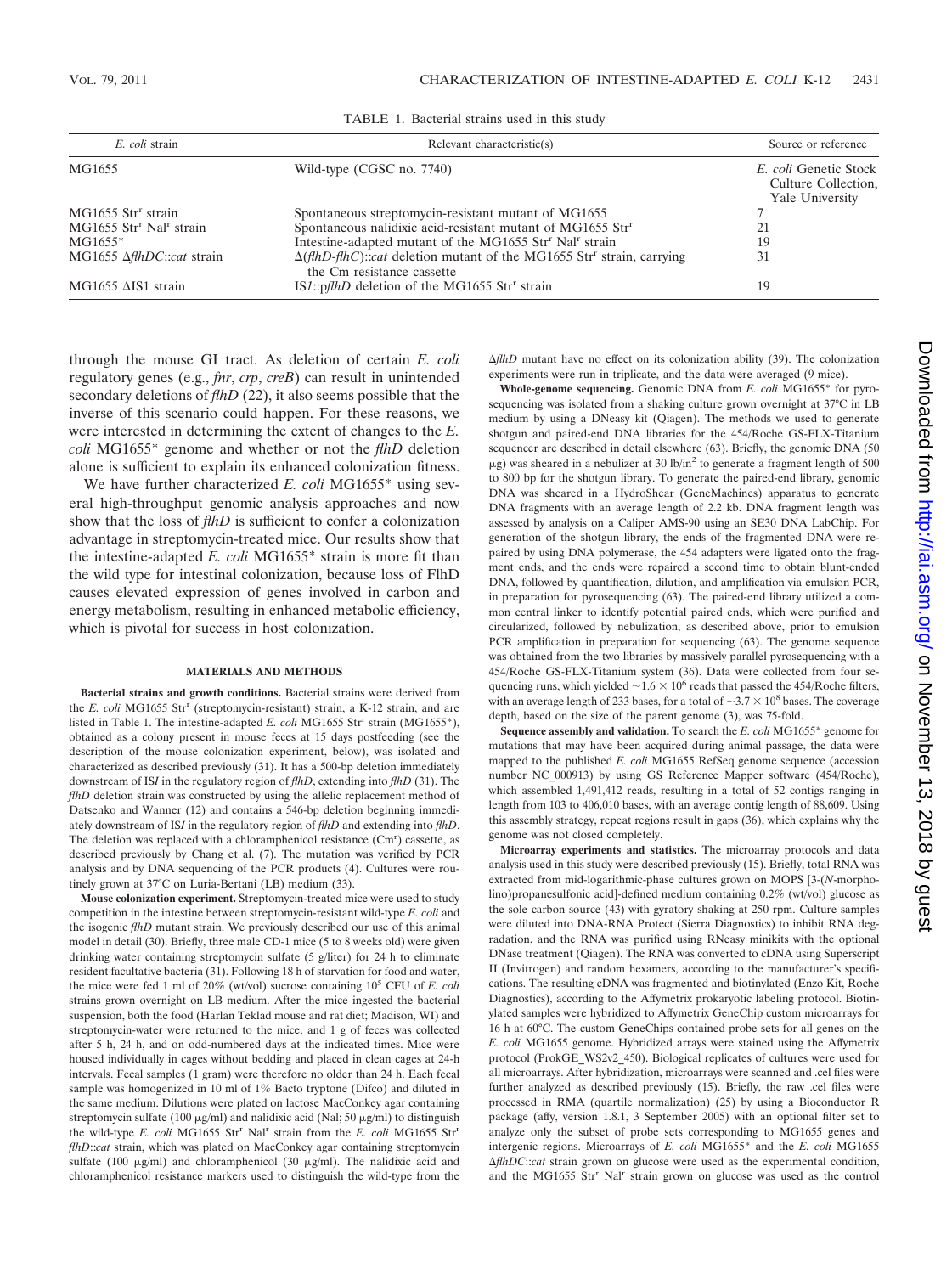

FIG. 1. (Top) Competition of the *E. coli* MG1655 *flhD* mutant against the *E. coli* MG1655 wild type in the streptomycin-treated mouse intestine. (Bottom) Competition of the *E. coli* MG1655 *flhD* mutant against *E. coli* MG1655\*. Error bars show the standard errors of the means for 9 animals.

condition. Fisher's exact test was used to determine whether the modest gene expression changes examined were statistically relevant.

**BiOLOG GN2 MicroPlate assays.** BiOLOG assays involved an experiment design developed by Ihssen and Egli (24) and used with some modifications (61). Briefly, overnight cultures grown in MOPS minimal glucose medium were used to inoculate fresh medium (1% inoculum). When the cultures reached an optical density at 600 nm of 0.3, chloramphenicol (30  $\mu$ g ml<sup>-1</sup>) was added and the cells were washed three times in MOPS minimal medium lacking a carbon source and containing chloramphenicol. The washed cells were resuspended to an optical density at 600 nm of 0.3 and inoculated into the microplate. The BiOLOG GN2 microplates were placed in an OmniLog plate reader at 37°C and read every 15 min for 24 h. Each experiment was duplicated on separate days, and the data were analyzed.

**Accession numbers.** The sequence data are available at GenBank, accession number CM000960 AEFE01000000. The microarray data are available at the GEO repository, accession number GSE25106.

#### **RESULTS**

**Colonization fitness advantage of the** *E. coli* **MG1655** *flhD* **mutant.** We previously showed that *E. coli* MG1655\* grows 6 to 23% faster on several different sugars and about 15% faster on cecal mucus, as sole carbon and energy sources, than its wild-type parent. Moreover, *E. coli* MG1655\* has a colonization advantage over the wild type (31). Subsequently, *E. coli* MG1655\* was found to have an *flhD* deletion. When tested for its growth rate on mannose and ribose, we found that *E. coli* MG1655 *flhD* grows as rapidly as *E. coli* MG1655\* under these conditions (31). We also found that the *E. coli* MG1655 *flhD* mutant grows faster that its wild-type parent on a mixture of 10

different sugars known to be present in mouse cecal mucus (19). Therefore, it was of interest to determine whether the *E. coli* MG1655 *flhD* mutant is a better colonizer than the wild type. To test this possibility, groups of 3 CD-1 mice were treated for 24 h with streptomycin (5 mg/ml) in their drinking water to open a niche for experimental colonization, and then the mice were fed 105 CFU each of the *E. coli* MG1655 *flhD*::*cat* Str<sup>r</sup> strain and the *E. coli* MG1655 Str<sup>r</sup> Nal<sup>r</sup> wild type; the Cmr cassette was used to enumerate the *E. coli* MG1655 *flhD*::*cat* population, and the Nal<sup>r</sup> cassette was used to count the wild-type population. As shown in Fig. 1, the *E. coli* MG1655 Str<sup>r</sup> flhD mutant had about a 2-log (100-fold)-higher population than the *E. coli* MG1655 Str<sup>r</sup> Nal<sup>r</sup> wild type. From this result, we concluded that mutation of *flhD* is sufficient to confer a colonization advantage that is analogous to that of the intestine-adapted strain (31).

**Pyrosequencing of the intestine-adapted** *E. coli* **MG1655\* genome.** Wild-type *E. coli* MG1655 has an IS*1* element within its *flhD* regulatory region that increases transcription of the *flhDC* operon, resulting in increased production of the flagellar master regulator, which causes wild-type *E. coli* MG1655 to be hypermotile (2). Following passage through the streptomycintreated mouse intestine, the majority of intestine-adapted derivative strains are nonmotile (19). Previously, we used PCR mapping to identify on the *E. coli* MG1655\* genome an  $\sim$  500-bp deletion that begins immediately downstream of the *insB* gene of the IS*1* element and extends into the *flhD* gene (31). PCR mapping of 10 additional intestine-adapted derivatives of *E. coli* MG1655 found that each contains a deletion that begins at the same locus proximal to the IS*1* element and extends at various lengths  $(\sim 100$  to 6,100 bp) into and beyond the *flhDC* operon (19). Since IS elements can promote genome rearrangements, they are hot spots for mutation (32, 42, 62), and there are approximately 50 transposon-related loci on the *E. coli* MG1655 strain (51), which represents significant potential for genetic change. Therefore, we sequenced the genome of intestine-adapted *E. coli* MG1655\* to determine whether the *flhD* mutation is solely responsible for its colonization fitness advantage or if additional mutations occurred during animal passage.

To sequence the *E. coli* MG1655\* genome, we used a massively parallel pyrosequencing strategy that is now routine in genome centers (63). The pyrosequencing summary statistics are shown in Table 2. We obtained 75-fold coverage of the genome and used GS Reference Mapper to align the reads against the *E. coli* MG1655 reference genome (RefSeq accession number NC\_000913). The resulting assembly consists of

TABLE 2. Summary statistics for pyrosequencing of *E. coli* MG1655\*

| Parameter                                          | Value |
|----------------------------------------------------|-------|
|                                                    |       |
|                                                    |       |
|                                                    |       |
|                                                    |       |
|                                                    |       |
|                                                    |       |
| Total no. of sequenced bases in contigs369,376,896 |       |
|                                                    |       |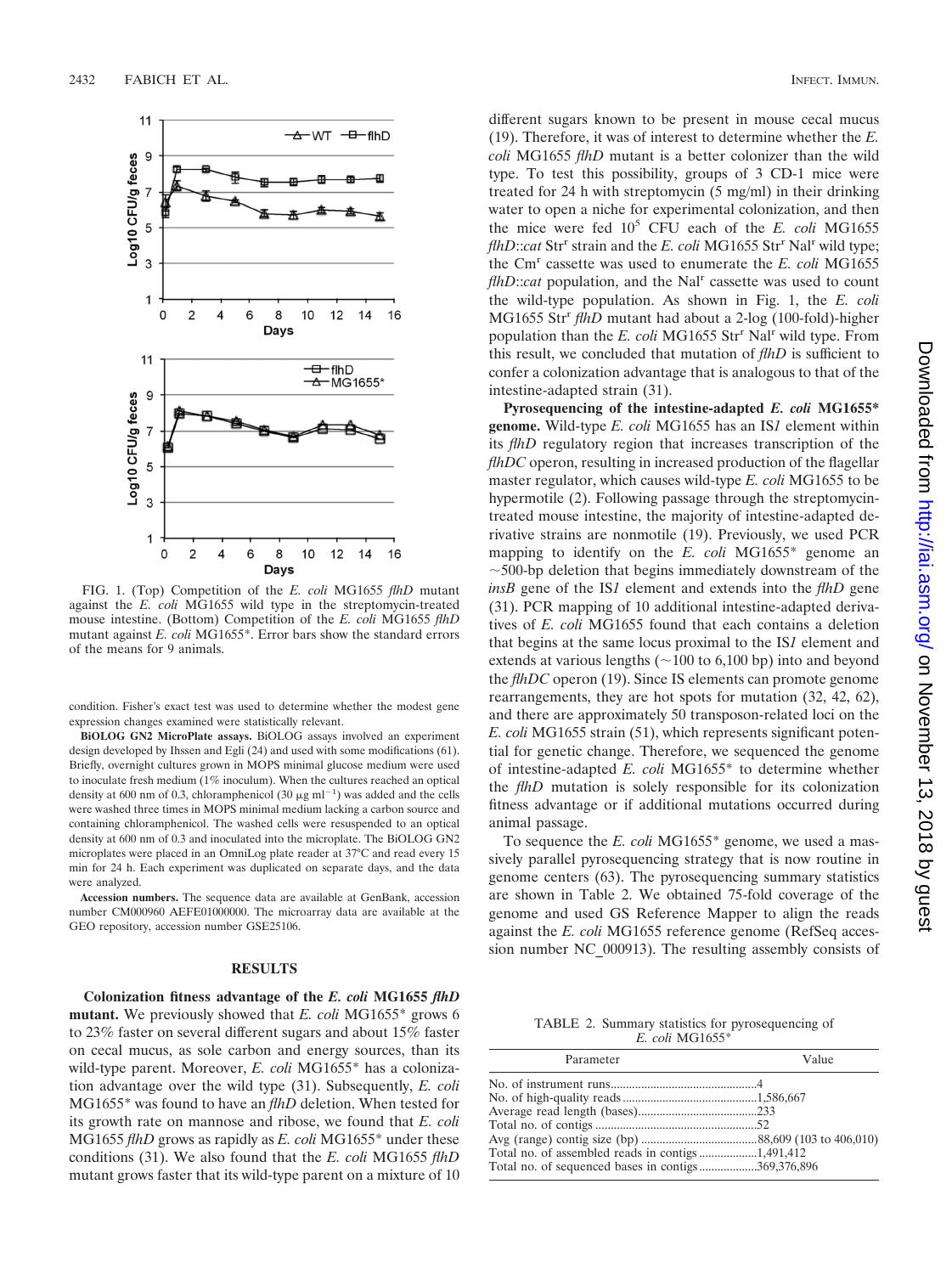

FIG. 2. *E. coli* MG1655\* genome sequence displayed in the Circular Genome Viewer. The 500-bp deletion at the *flhD* locus is shown at the higher resolution. No other deletions were found (see the text for details).

52 contigs averaging 88,609 bp and ranging between 103 and 406,010 bp long.

The *flhD* gene was the only single-copy gene containing a deletion in the *E. coli* MG1655\* genomic sequence (Fig. 2), and it maps to a 500-bp gap between contigs 19 and 20 that begins 15 bp downstream of the *insB* gene of the IS*1* element, extends across the *flhD* regulatory region, and removes the first 195 bp of the *flhD* coding sequence. Given that PCR mapping places the common endpoint of other *flhD* deletions obtained by animal passage in the same region adjacent to the *insB* locus (19), we propose that the corresponding gap in the *E. coli*

MG1655\* genome sequence is due to a deletion promoted by the IS*1* element and selected because it confers a colonization fitness advantage. The remaining 51 gaps in the *E. coli* MG1655\* genome sequence cover regions containing genes that are highly repeated and include 26 insertion sequence genes (*ins*), 18 rRNA genes (*rrs* or *rrl*), 5 transposon-related function genes (*rhs*), and 2 prophage genes (*ydfJ*); each gap represents sequences that are identical to between 2 and 11 other loci, making them impossible to close by pyrosequencing. The Newbler assembler software typically does not include high-copy-number repeat sequences and thus results in gaps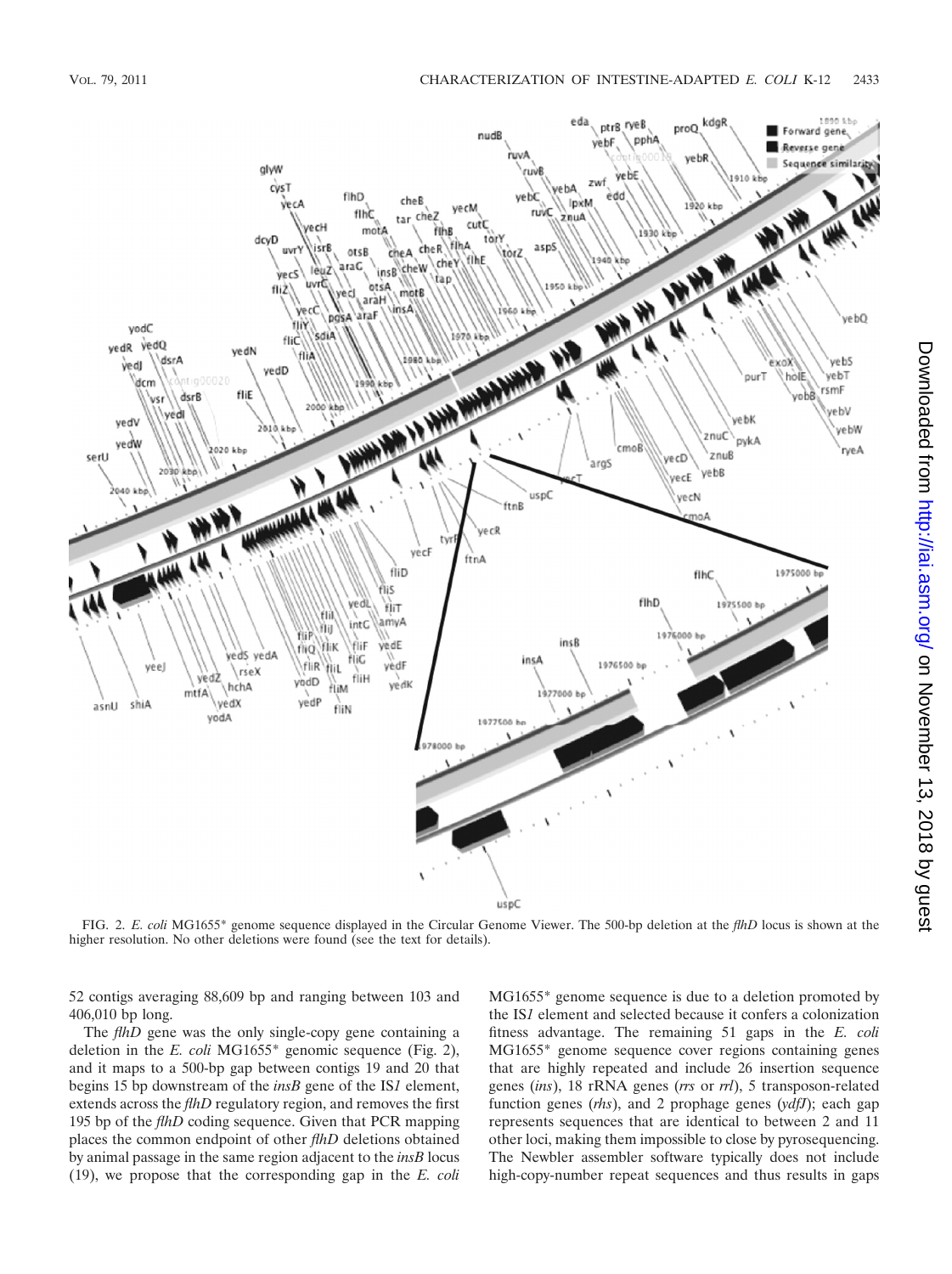| TABLE 3. Summary of minor genotypic changes <sup>a</sup> on <i>E. coli</i> |  |  |  |
|----------------------------------------------------------------------------|--|--|--|
| $MG1655*$ genome                                                           |  |  |  |

| Gene affected           | Mutation            | Base position <sup>b</sup> |
|-------------------------|---------------------|----------------------------|
| vlbE                    | A to G substitution | 547,964                    |
| vlbE                    | G insertion         | 547,835                    |
| gatC                    | CC insertion        | 2,171,386                  |
| gyrA                    | C to A substitution | 2,337,184                  |
| rpsL                    | T to G substitution | 3,472,447                  |
| glpR                    | G deletion          | 3,558,478                  |
| $ppiC$ -vifN intergenic | C to T substitution | 3,957,957                  |
| gltP                    | CG insertion        | 4,294,404                  |

*<sup>a</sup>* Insertions or deletions of one or two bases and single-base substitutions. *<sup>b</sup>* Relative to *E. coli* MG1655 reference sequence (accession no. NC\_000913).

that represent repeats, despite the inclusion of paired-end reads (36, 63). Nevertheless, the *E. coli* MG1655\* genome assembly is of very high quality, as roughly one-half of the regions containing IS elements were "closed." Thus, while we are unable to rule out the possibility that additional deletions promoted by an insertion sequence did not occur, we can state with absolute certainty that *flhD* is the only nonrepeat gene that was deleted on the *E. coli* MG1655\* genome.

Our search for minor genotypic changes in the *E. coli* MG1655\* genome, by comparison to the *E. coli* MG1655 reference genome, was facilitated by having high-quality reads and 75-fold coverage. A total of 8 possible mutations were identified: four were single-base substitutions, three were insertions of 1 or 2 bases, and one was a single-base deletion. These data are shown in Table 3. We closely examined the eight putative mutations and considered their potential involvement in colonization. Two changes were found in the *yblE* coding sequence, and another was found in the intergenic region between *ppiC* and *yifN*. The former is a pseudogene, and the latter is unlikely to affect gene function; therefore, these three putative mutations are unlikely to impact colonization fitness. We found a single-base substitution in *gyrA* that converts the aspartate at codon 87 to tyrosine. This mutation, which is known to confer fluoroquinolone resistance on a clinical isolate of *E. coli* (10), is almost certainly the genotype responsible for the Nal<sup>r</sup> phenotype of the *E. coli* MG1655 parent strain of *E. coli* MG1655\*. We also found the substitution mutation in the *rpsL* gene that renders the *E. coli* MG1655 parent strain resistant to streptomycin, as we previously reported (30). We then focused attention on the three genotypic changes that were identified within coding sequences of genes involved in metabolism. A 2-base deletion was identified in the *gatC* gene, which encodes a component of the phosphoenolpyruvate (PEP)-dependent phospho-transferase system for galactitol uptake. We previously established that galactitol is not used by *E. coli* MG1655 to colonize streptomycin-treated mice (15). A single-base deletion was identified in the *glpR* gene, which encodes the regulator of the glycerol-3-phosphate pathway. Loss of the GlpR repressor would cause increased expression of this pathway, and indeed *glpT* and *glpC* were significantly induced in *E. coli* MG1655\* compared to in the wild type (see below), but other members of the GlpR regulon were repressed, so it is not clear how these differences could provide a colonization advantage over the wild type. We previously established that glycerol-3-phosphate is not used by *E. coli* MG1655 to colonize streptomycin-treated mice (7). Lastly, we identified a 2-base insertion in the *gltP* gene that would inactivate the proton symporter for glutamate and aspartate (60). However, it is unlikely that transport function is lost, as *E. coli* also has the *gltIJKL*-encoded ABC uptake system for amino acids in addition to the *gltS*-encoded glutamate transporter.

To test directly the hypothesis that the genotypic changes to the *E. coli* MG1655\* genome, other than the *flhD* deletion, did not contribute to its colonization advantage, we fed *E. coli* MG1655\* and the *E. coli* MG1655 *flhD* mutant to mice. If the two strains were found to cocolonize, this would exclude the possibility that mutations on the *E. coli* MG1655\* genome other than an *flhD* mutation were responsible for its colonization advantage. As expected, we show in Fig. 1 that the two strains cocolonized, which indicates that *E. coli* MG1655\* and the *E. coli* MG1655 *flhD* mutant are identical in their ability to compete in the mouse intestine.

In summary, sequence analysis of the *E. coli* MG1655\* genome failed to reveal any mutations that could possibly cause the observed colonization advantage of this intestine-adapted strain, aside from the previously identified *flhD* deletion. Since the data shown in Fig. 1 are consistent with the hypothesis that an isogenic *flhD* mutant has a colonization advantage over *E. coli* MG1655 analogous to that of the intestine-adapted strain (31), we conclude that the *flhD* deletion is solely responsible for the colonization fitness advantage of *E. coli* MG1655\*.

**Transcriptome analysis of intestine-adapted** *E. coli* **MG1655\*.** The primary role of FlhDC is to act as the master regulator of flagellum biogenesis (34). The FlhDC regulatory network is known to overlap with several other regulatory networks (9, 17, 38, 46, 54, 56). For example, the high motility of *E. coli* MG1655 appears to be caused by a  $\sigma^{54}$  (sigma-N) promoter in the *insB-5* gene of the IS*1* element upstream of *flhDC*, suggesting a connection between control of nitrogen starvation and motility (66). In addition, the FlhDC master regulon controller is linked to catabolite repression control (57), adaptation to growth on acetate or propionate catabolism (48), and sugar acid catabolism (49, 55). Previously, we established that intestine-adapted *E. coli* grows 6 to 23% faster on several sugars (31), suggesting the possibility that *flhD* deletion strains express sugar catabolism genes at higher levels than wild-type *E. coli*. To interrogate the transcriptome of *E. coli* MG1655\* and to compare it to the wild-type and *flhD* deletion strains, cultures were grown to mid-logarithmic phase on MOPS minimal glucose medium. We routinely use these conditions to maximize reproducibility and to ensure that the cultures are in steady state (6, 58, 61). While the glucose causes catabolite repression, commonly chosen alternative growth conditions, such as on Luria broth (amino acids) or MOPS glycerol minimal medium, do not achieve steady-state, balanced growth (11). Aerobic growth conditions were chosen as being closest to the microaerobic conditions that *E. coli* encounters in the intestine. We previously established that *E. coli* must respire both oxygen and nitrate to compete successfully in the intestine (28), which indicates that the intestine is neither fully aerobic nor anaerobic and the oxygen tension *in situ* might fluctuate. Thus, anaerobic growth conditions are not physiologically relevant to colonization. Therefore, we chose to culture *E. coli* cells for transcriptome analysis on minimal glucose medium with aeration, which provides reproducible, steady-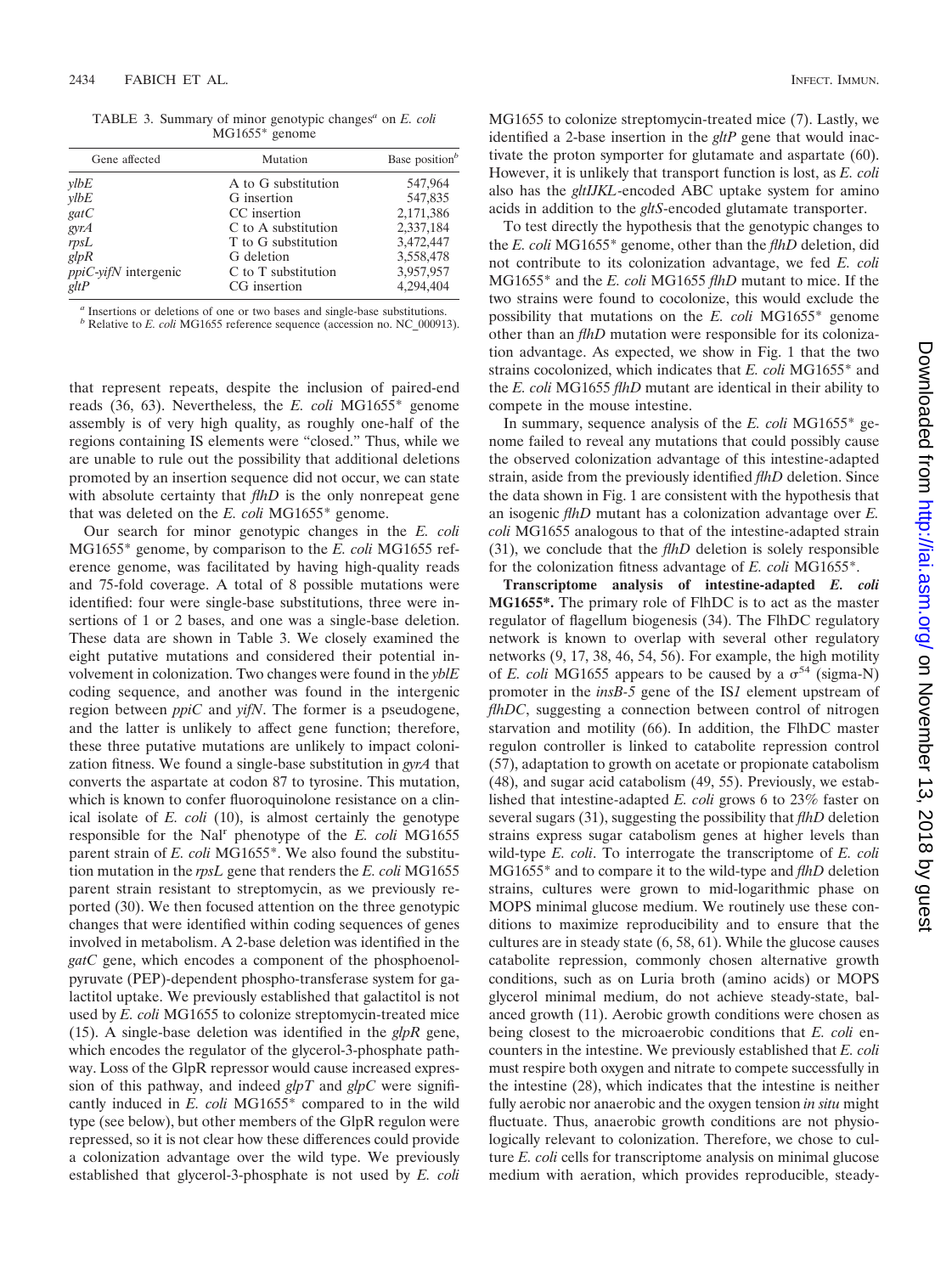

FIG. 3. Average regulon gene expression for carbon catabolism genes in *E. coli* MG1655\* by comparison to the wild type. An online tool called E-ring (http://genexpdb.ou.edu/ering/) was used to average gene expression for genes involved in carbon metabolism when grown on glucose. *E. coli* regulons are represented on the *x* axis by the regulator for each carbohydrate that *E. coli* can metabolize. The *y* axis represents the average log<sub>2</sub> expression ratio obtained by averaging the expression ratios for each gene within the given regulon.  $\star$ , *P* values of <0.005 in Fisher's exact test.

state growth conditions. Total RNA was extracted, labeled, and hybridized to a custom Affymetrix DNA microarray. The resulting transcriptome data were analyzed on an in-house bioinformatics platform, as described previously (7, 15), and used to address two basic questions. First, is expression of the sugar catabolism gene systems in the intestine-adapted strain consistent with the faster growth of the strain on several sugars and on cecal mucus? Second, is the *flhD* deletion alone sufficient to explain the enhanced catabolic capacity of *E. coli* MG1655\*?

**Induced catabolic regulon expression in the intestineadapted strain.** To address the possibility that differences in its transcriptome cause *E. coli* MG1655\* to grow faster on several sugars, we evaluated the expression levels of carbon catabolism gene systems by comparison to the wild-type parent strain, when grown on glucose minimal medium. We focused on 23 carbohydrates that were previously tested for their ability to support intestinal colonization  $(1, 7, 15, 29)$  or showed more rapid growth of *E. coli* MG1655\* *in vitro* (31). The transcriptional network database, RegulonDB, was used to define genes within the corresponding 23 catabolic regulons (52). The regulons vary 10-fold in the numbers of members, ranging from 2 for the TreR (trehalose) regulon to 20 for the NagC (*N*-acetylglucosamine) regulon, and each of the corresponding 164 catabolic genes is represented in the data set only once. To quantify the differences in expression of the catabolic regulons between *E. coli* MG1655\* and the wild type, the expression ratios of the individual genes in each regulon were averaged, as shown in Fig. 3. All but two of the regulons (GalR [galactose] and NagC) were more highly expressed in the intestineadapted strain. Overall, the average  $log<sub>2</sub>$  expression ratio of the 23 regulons was 0.41 higher (1.3-fold) in the intestine-adapted strain than in the wild type. Catabolite repression appeared to

play an important role in the increased expression of catabolic genes in *E. coli* MG1655\* when growing on glucose, since the average  $log<sub>2</sub>$  expression ratios of the 23 regulons of cells grown on mannose, which is far less catabolite repressing (37), was  $-0.10$  (data not shown). The modest yet consistently higher expression of catabolic regulons appeared to be significant, as the average  $log_2$  expression ratio for all known regulons (RegulonDB) was 0.06, with 100 regulons expressed higher in *E. coli* MG1655\* and 72 regulons expressed higher in the wild type (data not shown). The high incidence of elevated expression of catabolism genes extended beyond the 23 sugar regulons to include all 65 regulons that are involved in nutrient degradation (average  $log_2$  expression ratio = 0.36), as opposed to the remaining 107 regulons that are not involved in degradation (average  $log_2$  expression ratio = -0.11) (see Table S1 in the supplemental material). Thus, a simple transcriptome comparison of *E. coli* MG1655\* and its wild-type parent revealed a general, modest increase in the transcript levels of genes involved in nutrient uptake and catabolism, including the 23 regulons of interest.

In situations where a transcriptome experiment is designed to identify relatively small gene expression differences in a data set where very few genes exceed statistically significant thresholds, generally accepted statistical metrics are ineffectual, including the 2-fold difference rule of thumb (64) or differences greater than 2 standard deviations from the mean of the expression ratios (11, 59). In the present case, for the entire data set the standard deviation from the mean of the  $log<sub>2</sub>$  expression ratios is 0.64, and only 22 genes exceeded this threshold by 2-fold (1.28), none of them from the 23 regulon set of interest (see Fig. S1 in the supplemental material). When the genes are considered individually, there are some regulons in which all members have a positive expression ratio and others in which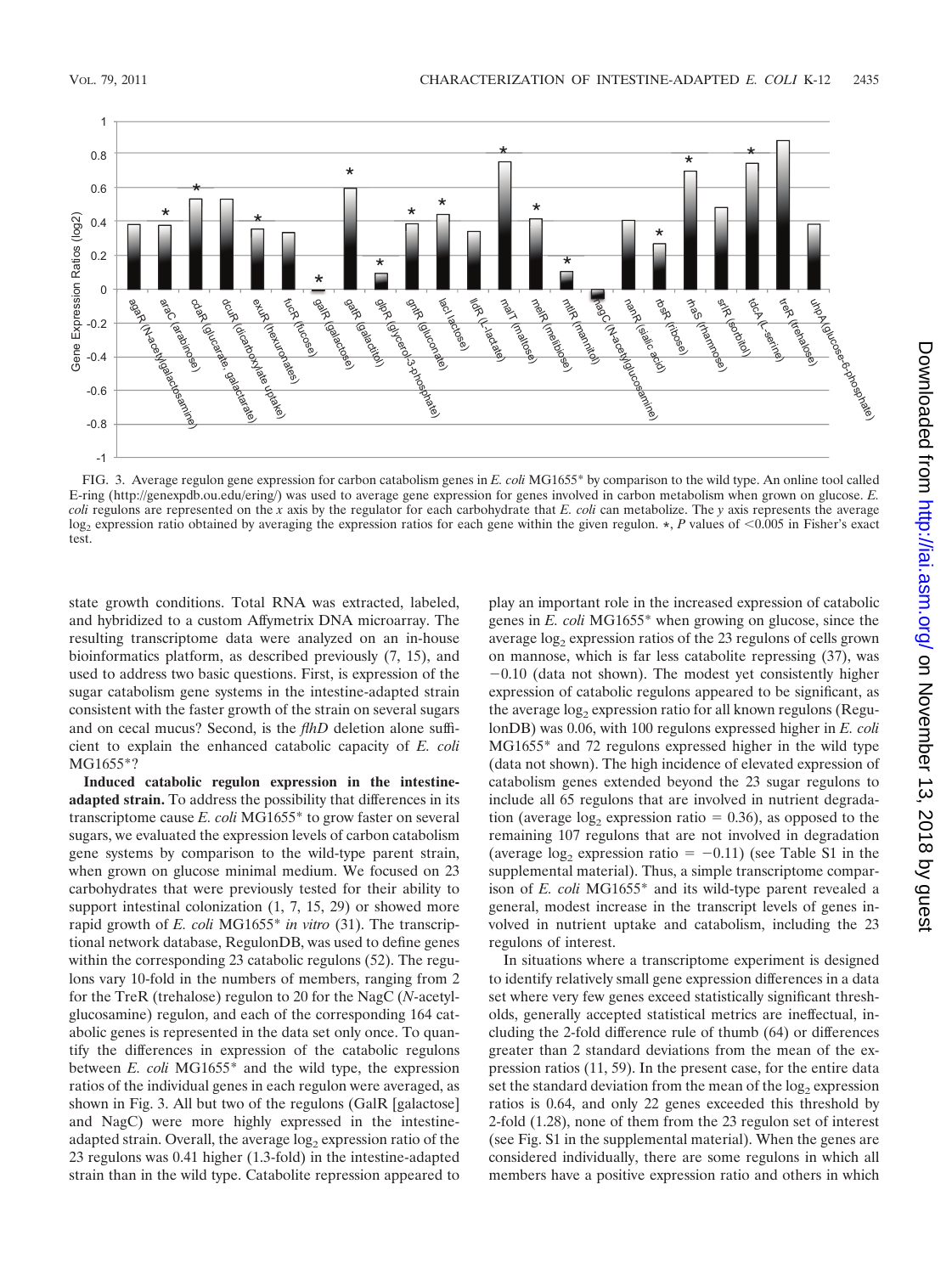some members have positive and others negative expression values (see Fig. S1). For all of these reasons, a traditional statistical approach cannot be used to establish significance in the data set. Therefore, we turned to an overrepresentation analysis, where lists of genes, predefined by RegulonDB, are analyzed to see which regulons are represented more than would be expected by chance (5). A similar approach based on overrepresentation of gene ontology annotations in microarray data has been successful (20). To evaluate the statistical probability that specific transcription factors are responsible for the observed transcriptional differences between the *E. coli* MG1655\* and wild-type strains, we applied Fisher's exact test, employing a two-tailed hypergeometric distribution to identify enriched transcription factors in RegulonDB that are overrepresented in the transcription data. The most overrepresented transcription factor of genes that exceeded the positive threshold was Crp (catabolite repression control). This was not surprising, since all but 13 genes in 2 of the 23 regulons under consideration also are under Crp control. Among the remaining 147 genes listed in RegulonDB as being Crp activated, 14 out of 23 of the corresponding transcription factors have *P* values of  $< 0.005$ , as determined by Fisher's exact test (Fig. 3). Thus, we conclude that the probability of involvement of most of the carbon catabolism transcription factors exceeds the 5% confidence level for control of the modestly elevated transcript levels, under catabolite-repressing growth conditions, for the corresponding catabolic gene systems.

The transcriptomes of  $E$ . coli MG1655\* and the  $\Delta f$ thDC **strain are essentially identical.** The most prominent feature of the *E. coli* MG1655\* transcriptome experiments is substantially decreased expression of flagellar genes (see Fig. S2 in the supplemental material), particularly genes in the *flg* and *fli* operons. This result is consistent with the results of two related transcriptome analyses, published by others (50, 65), of *flhD* strains constructed for the purpose of characterizing the FlhDC and FliA regulons. To test the hypothesis that the *flhD* deletion in *E. coli* MG1655\* is solely responsible for the transcription patterns detailed above, we constructed an isogenic strain in the same wild-type *E. coli* MG1655 genetic background by replacing the *flhD* allele with a Cm<sup>r</sup> cassette. Based on the above results, we would expect that the transcriptomes of the two strains are essentially identical. We tested this hypothesis by using Fisher's exact test to analyze the regulatory networks that contributed the most significant differences between the *E. coli* MG1655\* and *E. coli* MG1655 *flhD* mutant strains, in comparison to the wild-type control arrays. The *P* values of eight representative regulons, four above and four below the threshold value used in the analysis (1.7 linear fold change), are shown in Table 4. In each case, the *P* value is below the cutoff that indicates a 5% confidence level ( $P <$ 0.005). As shown in Fig. S3 in the supplemental material, the average gene expression ratios for these regulons are essentially identical. The conclusion that the transcriptomes of *E. coli* MG1655\* and the *E. coli* MG1655 *flhD* mutant are essentially the same is further supported by the correlation values between the arrays. The correlation between the *E. coli* MG1655\* and *E. coli* MG1655 *flhD* arrays was 0.962, which compares favorably to the correlation between replicate control arrays (wild type) of 0.964 (data not shown). The correlations between the control and *E. coli* MG1655\* and between

TABLE 4. Fisher's exact test*<sup>a</sup>* showing regulatory networks affected in *E. coli* MG1655\* and the *E. coli* MG1655 *flhD* mutant compared to wild-type *E. coli* MG1655

| Threshold    | Regulon       | Result for:    |                    |  |
|--------------|---------------|----------------|--------------------|--|
|              |               | MG1655*        | <i>flhD</i> mutant |  |
| Above        | Crp           | $1.89E - 03^a$ | $1.53E - 05$       |  |
|              | Fnr           | $4.01E - 06$   | $3.80E - 05$       |  |
|              | GadX          | $1.37E - 03$   | $2.58E - 04$       |  |
|              | <b>IHF</b>    | $4.67E - 07$   | $3.65E - 03$       |  |
| <b>Below</b> | <b>F</b> thDC | $1.28E - 04$   | $2.39E - 06$       |  |
|              | Fur           | $3.34E - 06$   | $1.35E - 05$       |  |
|              | PurR          | $4.81E - 07$   | $6.46E - 15$       |  |
|              | TyrR          | $1.66E - 03$   | $7.12E - 04$       |  |

*<sup>a</sup> P* value cutoff of 0.005 corresponds to 5% confidence level.

the control and the *E. coli* MG1655 *flhD* mutant were both 0.929 (data not shown). Thus, microarray comparison of *E. coli* MG1655\* and the *E. coli* MG1655 *flhD* mutant grown under the same conditions indicates that their transcriptomes essentially are identical, with no features of the *E. coli* MG1655\* transcriptome that would indicate obvious regulatory differences that could have been caused by unidentified mutations. We conclude that the *flhD* deletion acquired by *E. coli* MG1655\* during animal passage is responsible solely for its transcriptional phenotype: expression of catabolic gene systems is modestly, yet broadly and consistently, elevated in the intestine-adapted strain.

**Catabolome of an intestine-adapted strain compared to that of the wild type grown in glucose.** To determine whether the changes in the transcriptome of *E. coli* MG1655\* were reflected by its capacity to metabolize the indicated substrates, we used Biolog technology to measure the oxidation rates of 95 different carbon sources. To ensure that the results of the carbon source oxidation experiment were comparable to the microarray results, cultures were grown on minimal glucose medium as described above for the microarray analysis. The *E. coli* MG1655\* and wild-type strains were essentially equal in the number of carbon sources utilized. However, we found that *E. coli* MG1655\* oxidized 24 carbon sources to a greater extent than the wild-type parent strain (see Fig. S4 in the supplemental material). The data also show that the overall extent of carbon source oxidation was 21% higher for *E. coli* MG1655\* (Fig. 4). Furthermore, the overall extent of carbon source oxidation was the same for *E. coli* MG1655\* and the *flhD* deletion strain. Lastly, we examined an MG1655 strain in which the IS*1* element was removed from the regulatory region of the *flhDC* promoter that is normally motile (19) and that has normal levels of FlhDC. We found the IS*1* deletion strain had an intermediate level of carbon source oxidation compared to that of *E. coli* MG1655\* and the wild type. Therefore, the overall extent of carbon source oxidation was highest in strains lacking FlhDC (the *E. coli* MG1655  $\Delta f$ thDC strain and *E. coli* MG1655\*) and lowest in the wild-type strain (*E. coli* MG1655), which is hypermotile and overexpresses FlhDC. Thus, we conclude that loss of FlhDC in intestine-adapted *E. coli* MG1655\* results in release of several carbon catabolism operons from FlhDC repression and thereby an enhanced carbon source oxidation phenotype.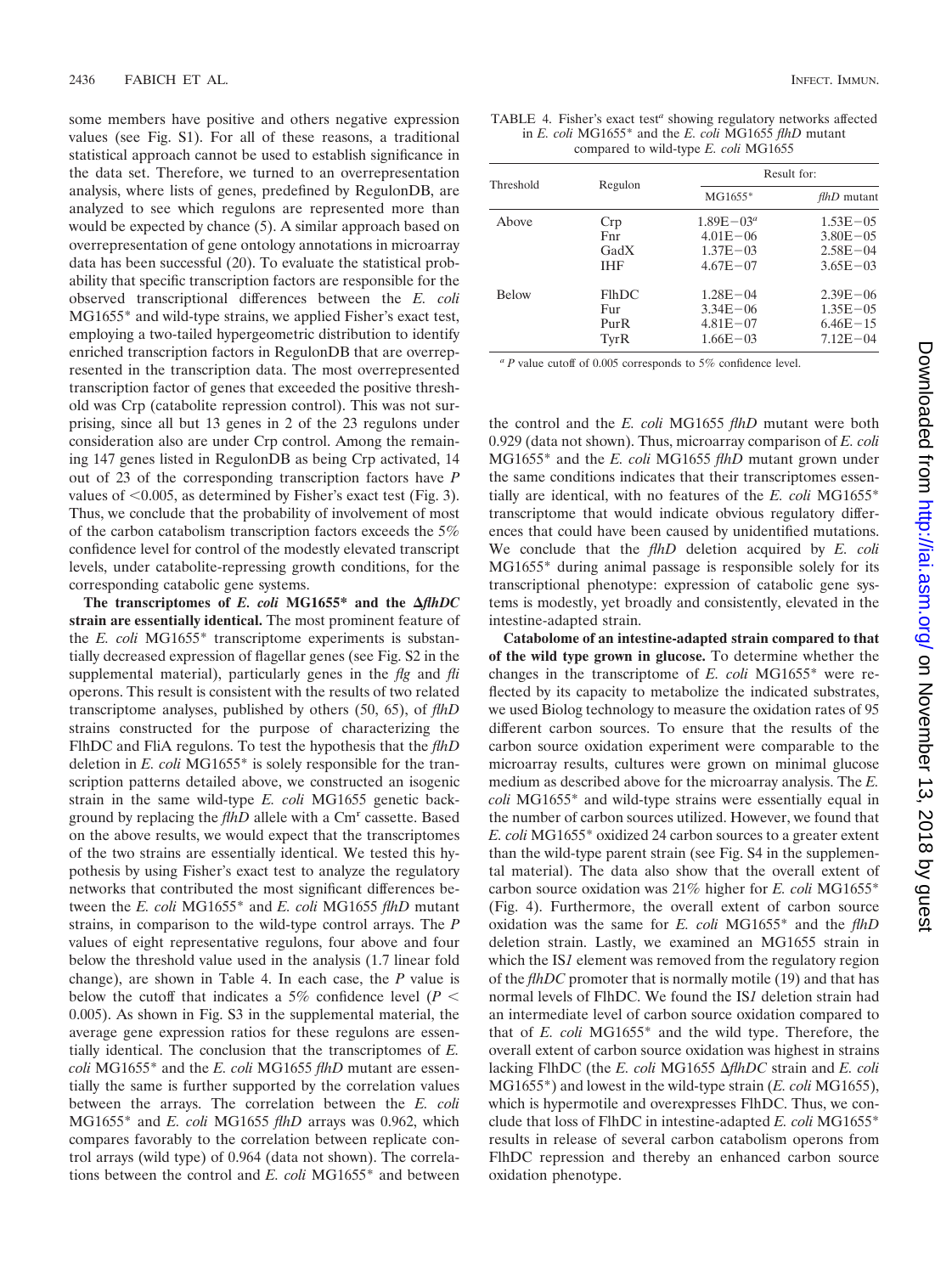

minimal glucose medium. Cells were grown to mid-log phase, harvested in chloramphenicol, loaded into BiOLOG GN2 microplates, and measured every 15 min for 24 h. The plot shows the overall extent of carbon source oxidation for wild-type *E. coli* MG1655 ("0.5 WT" indicates that one-half of the biomass was used compared to "1.0 WT"), strains deleted for IS*1* (IS1-) and *flhD* ( $\Delta f$ *lhDC* mutant), and the intestine-adapted strain (MG1655\*). Error bars show the standard deviations.

#### **DISCUSSION**

Passage of *E. coli* MG1655 through the GI tract of the streptomycin-treated mouse selected for a strain that differed from the wild type in being more fit for colonization (31). We subsequently found that the intestine-adapted strain, *E. coli* MG1655\*, acquired a deletion of the *flhD* gene that rendered it nonmotile and able to grow 6 to 23% faster than its wild-type parent in laboratory cultures on several sugars and on mouse cecal mucus (31). In a follow-up study, we found two reasons that *E. coli* MG1655\* was a more successful colonizer (19). First, mutational analysis showed that the *flhD* deletion apparently altered expression of genes not involved in motility that conferred enhanced colonization fitness. Second, the energy normally used by the wild type to synthesize flagella and power the flagellar motor was redirected to *E. coli* MG1655\* growth (19). To confirm that the observed colonization fitness advantage resulted from deletion of *flhD*, we sequenced the *E. coli* MG1655\* genome and used high-throughput approaches to characterize phenotypes relevant to its enhanced carbon catabolism. We found that the only *E. coli* MG1655\* genomic deletion partially removed the *flhD* gene immediately downstream of an IS*1* element that apparently promoted the deletion. We found two additional point mutations, one in a glycerol catabolism regulatory gene and the other in the *gatC* gene, which could inhibit galactitol uptake. However, after careful consideration of the available evidence, we concluded based on evidence discussed in Results above that neither of them would positively impact colonization and hence would not provide a selective advantage. No doubt, mutations are likely to occur spontaneously during the 180 generations spent in the intestine (2 h generation time for 15 days), but in the highly selective environment of the intestine, beneficial changes in genotype would be selected, and detrimental changes would be eliminated from the population, leaving only neutral mutations and those that are advantageous, such as *flhD*.

Based on the above results, we then investigated the nature

of the phenotypic changes promoted by deletion of *flhD* in an attempt to determine how they could provide a colonization advantage. Here, we observed that *E. coli* MG1655\* had a generally and modestly elevated (1.3-fold) expression of carbon and energy metabolism genes, together with a corresponding 21% overall increase in oxidation of 24 carbon and energy sources. These genome-wide increases are of the same order of magnitude as the 6 to 23% higher growth rates on several carbon sources previously observed in laboratory cultures (19), which we propose to result in the 100-fold-higher intestinal population during competition against the wild type (Fig. 1). Furthermore, we found no differences in the transcriptomes and catabolomes of *E. coli* MG1655\* and an *flhD* mutant constructed in *E. coli* MG1655. To search for clues as to how deletion of *flhD* could result in the observed differences, we compared our transcriptome data to previously reported studies (49) in which deletion of *flhD* caused downregulation of genes involved in sugar acid metabolism and decreased growth on gluconate, thought to be mediated by the redox sensorencoding *aer* gene but by an unknown genetic mechanism (23). In distinct contrast, in our study we found that expression of sugar acid catabolism regulons was increased 1.3-fold, together with generally increased expression of a wide variety of sugar catabolism genes. The difference in growth conditions used in the two studies was revealing: the former results were obtained from cells grown on amino acids in Luria broth (49), and ours were from cells grown on glucose as the sole carbon source, as described above. As we noted, the vast majority of genes that showed altered expression in *E. coli* MG1655\* compared to that of the wild type are under Crp control. Moreover, when grown on glucose, the average  $log<sub>2</sub>$  expression ratio of the 23 regulons was 0.41, whereas for cells grown without significant catabolite repression on mannose, the average  $log_2$  expression ratio was  $-0.10$ . These data suggest that catabolite repression control might be involved in the faster growth of the intestineadapted strain in the intestine, but for reasons that are not clear. Thus, this transcriptome analysis demonstrates that deletion of *flhD* results in modestly higher expression of carbon and energy metabolism gene systems, which also was reflected physiologically in the carbon source oxidation patterns of cells grown under catabolite-repressing conditions. We therefore conclude that this increase in gene expression is directly responsible for the colonization advantage of *E. coli* MG1655\*.

In seeking to explain why *E. coli* MG1655\* is a better colonizer, we note that deletion of *flhD* does not expand its catabolic capacity to include additional carbon sources not used by the wild type. Therefore, it is more likely that the enhanced expression and activity of catabolic pathways is responsible for the colonization fitness advantage of the intestine-adapted strain. Conversely, in many cases, we found that genetic lesions in metabolic pathways resulted in decreased colonization fitness (7, 15). Not all of the mutations we previously tested completely eliminated growth on a particular carbon source. Some mutations removed one redundant pathway and hence slowed the growth rate on a particular carbon source, while other mutations caused sugar phosphates to accumulate, which led to growth inhibition. Since decreased growth rate of a mutant can cause a colonization defect, it stands to reason that increased growth rate could be selected by virtue of being advantageous. These concepts are central to a corollary of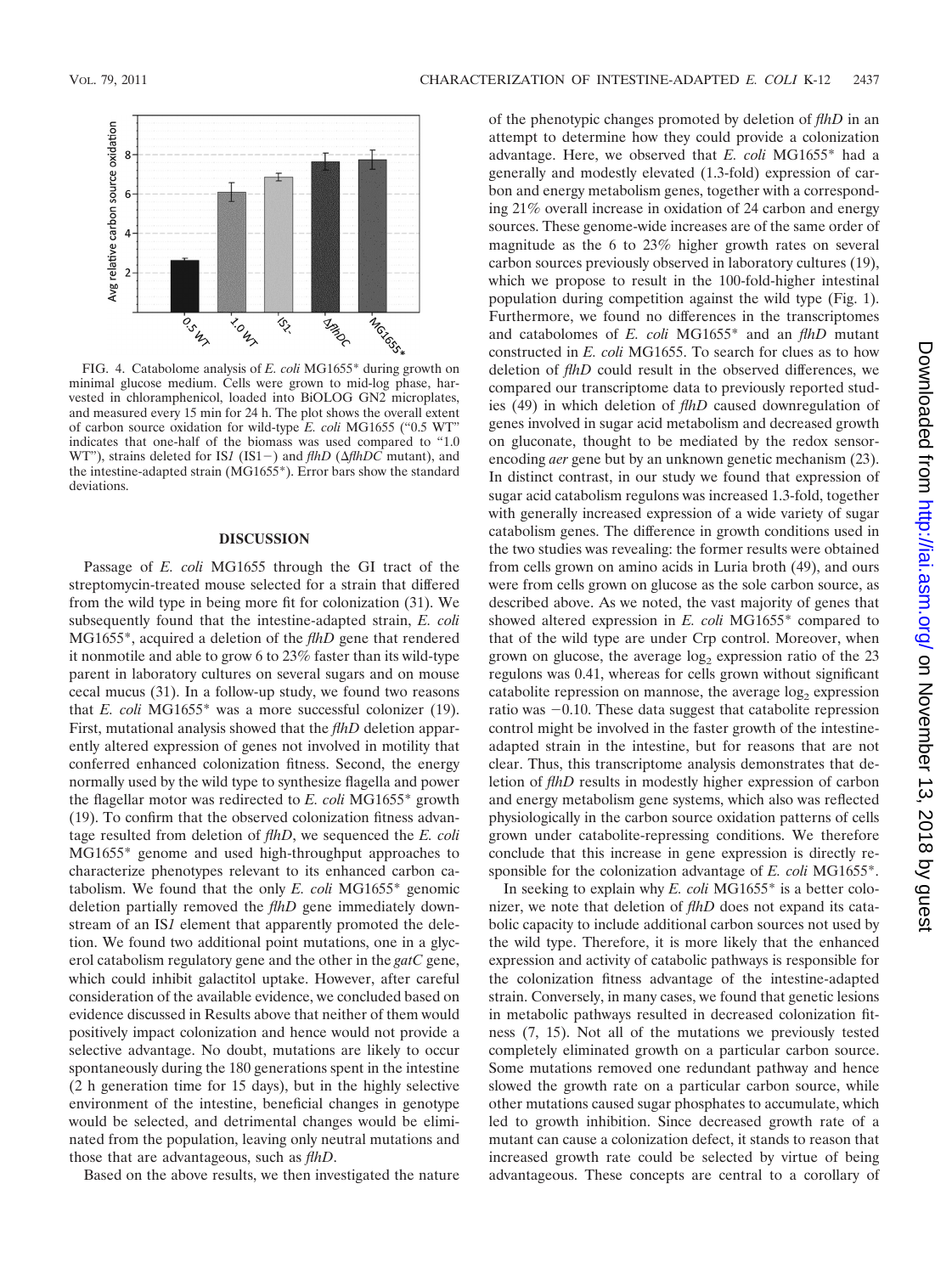Freter's nutrient-niche hypothesis (18), that the population of a species is proportional to the amount of its preferred carbon source. The results presented here indicate that more efficient carbon source utilization also results in a higher population size in the intestine. Mutations that enhance metabolic efficiency therefore confer a colonization advantage.

#### **ACKNOWLEDGMENTS**

This research was supported by Public Health Service grants AI48945 and GM095370 to T.C. and P.S.C.

We thank Aaron Conrado for assistance with the animal experiments. Special thanks to personnel of the University of Oklahoma Advanced Center for Genome Technology for their hard work.

#### **REFERENCES**

- 1. **Autieri, S. M., et al.** 2007. L-Fucose stimulates utilization of D-ribose by *Escherichia coli* MG1655 *fucAO* and *E. coli* Nissle 1917 *fucAO* mutants in the mouse intestine and in M9 minimal medium. Infect. Immun. **75:**5465– 5475.
- 2. **Barker, C. S., B. M. Pruss, and P. Matsumura.** 2004. Increased motility of *Escherichia coli* by insertion sequence element integration into the regulatory region of the *flhD* operon. J. Bacteriol. **186:**7529–7537.
- 3. **Blattner, F. R., et al.** 1997. The complete genome sequence of *Escherichia coli* K-12. Science **277:**1453–1474.
- 4. **Bodenteich, A., S. Chissoe, Y. F. Wang, and B. A. Roe.** 1993. Shotgun cloning as the strategy of choice to generate templates for high-throughput dideoxynucleotide sequencing, p. 42–50. *In* J. C. Venter (ed.), Automated DNA sequencing and analysis techniques. Academic Press, London, United Kingdom.
- 5. **Boulesteix, A. L., G. Tutz, and K. Strimmer.** 2003. A CART-based approach to discover emerging patterns in microarray data. Bioinformatics **19:**2465– 2472.
- 6. **Chang, D. E., D. J. Smalley, and T. Conway.** 2002. Gene expression profiling of *Escherichia coli* growth transitions: an expanded stringent response model. Mol. Microbiol. **45:**289–306.
- 7. **Chang, D. E., et al.** 2004. Carbon nutrition of *Escherichia coli* in the mouse intestine. Proc. Natl. Acad. Sci. U. S. A. **101:**7427–7432.
- 8. **Clapper, W. E., and G. H. Meade.** 1963. Normal flora of the nose, throat, and lower intestine of dogs. J. Bacteriol. **85:**643–648.
- 9. **Clarke, M. B., and V. Sperandio.** 2005. Transcriptional regulation of *flhDC* by QseBC and sigma (FliA) in enterohaemorrhagic *Escherichia coli*. Mol. Microbiol. **57:**1734–1749.
- 10. **Conrad, S., et al.** 1996. *gyrA* mutations in high-level fluoroquinolone-resistant clinical isolates of *Escherichia coli*. J. Antimicrob. Chemother. **38:**443– 455.
- 11. **Conway, T., and G. K. Schoolnik.** 2003. Microarray expression profiling: capturing a genome-wide portrait of the transcriptome. Mol. Microbiol. **47:**879–889.
- 12. **Datsenko, K. A., and B. L. Wanner.** 2000. One-step inactivation of chromosomal genes in *Escherichia coli* K-12 using PCR products. Proc. Natl. Acad. Sci. U. S. A. **97:**6640–6645.
- 13. **Duobos, R., R. W. Schaedler, and R. Costello.** 1963. Composition, alteration, and effects of the intestinal flora. Fed. Proc. **22:**1322–1329.
- 14. **Escherich, T.** 1988. The intestinal bacteria of the neonate and breast-fed infant. 1884. Rev. Infect. Dis. **10:**1220–1225.
- 15. **Fabich, A. J., et al.** 2008. Comparison of carbon nutrition for pathogenic and commensal *Escherichia coli* strains in the mouse intestine. Infect. Immun. **76:**1143–1152.
- 16. **Favier, C. F., E. E. Vaughan, W. M. De Vos, and A. D. Akkermans.** 2002. Molecular monitoring of succession of bacterial communities in human neonates. Appl. Environ. Microbiol. **68:**219–226.
- 17. **Francez-Charlot, A., et al.** 2003. RcsCDB His-Asp phosphorelay system negatively regulates the *flhDC* operon in *Escherichia coli*. Mol. Microbiol. **49:**823–832.
- 18. **Freter, R.** 1983. Mechanisms that control the microflora in the large intestine, p. 33–54. *In* D. J. Hentges (ed.), Human intestinal microflora in health and disease. Academic Press, Inc., New York, NY.
- 19. **Gauger, E. J., et al.** 2007. Role of motility and the *flhDC* operon in *Escherichia coli* MG1655 colonization of the mouse intestine. Infect. Immun. **75:**3315–3324.
- 20. **Grossmann, S., S. Bauer, P. N. Robinson, and M. Vingron.** 2007. Improved detection of overrepresentation of gene-ontology annotations with parent child analysis. Bioinformatics **23:**3024–3031.
- 21. **Herzberg, M., M. J. Jawad, and D. Pratt.** 1965. Correlation of succinate metabolism and virulence in *Salmonella typhimurium*. J. Bacteriol. **89:**185– 192.
- 22. **Hobman, J. L., et al.** 2007. Comparative genomic hybridization detects sec-

ondary chromosomal deletions in *Escherichia coli* K-12 MG1655 mutants and highlights instability in the *flhDC* region. J. Bacteriol. **189:**8786–8792.

- 23. **Horne, S. M., K. R. Mattson, and B. M. Pruss.** 2009. An *Escherichia coli aer* mutant exhibits a reduced ability to colonize the streptomycin-treated mouse large intestine. Antonie Van Leeuwenhoek **95:**149–158.
- 24. **Ihssen, J., and T. Egli.** 2005. Global physiological analysis of carbon- and energy-limited growing *Escherichia coli* confirms a high degree of catabolic flexibility and preparedness for mixed substrate utilization. Environ. Microbiol. **7:**1568–1581.
- 25. **Irizarry, R. A., et al.** 2003. Exploration, normalization, and summaries of high density oligonucleotide array probe level data. Biostatistics (Oxford, England) **4:**249–264.
- 26. **Jacobson, M. A., and I. S. Falk.** 1927. Studies on respiratory diseases XXIX. The influence of anti-serum and of animal passage upon the virulence and electrophoresis of pneumococci. J. Bacteriol. **13:**191–201.
- 27. **Johnson, J. A., P. Panigrahi, and J. G. Morris, Jr.** 1992. Non-O1 *Vibrio cholerae* NRT36S produces a polysaccharide capsule that determines colony morphology, serum resistance, and virulence in mice. Infect. Immun. **60:**864– 869.
- 28. **Jones, S. A., et al.** 2007. Respiration of *Escherichia coli* in the mouse intestine. Infect. Immun. **75:**4891–4899.
- 29. **Jones, S. A., et al.** 2008. Glycogen and maltose utilization by *Escherichia coli* O157:H7 in the mouse intestine. Infect. Immun. **76:**2531–2540.
- 30. **Leatham, M. P., et al.** 2009. Precolonized human commensal *Escherichia coli* strains serve as a barrier to *E. coli* O157:H7 growth in the streptomycintreated mouse intestine. Infect. Immun. **77:**2876–2886.
- 31. **Leatham, M. P., et al.** 2005. Mouse intestine selects nonmotile *flhDC* mutants of *Escherichia coli* MG1655 with increased colonizing ability and better utilization of carbon sources. Infect. Immun. **73:**8039–8049.
- 32. **Leavis, H. L., et al.** 2007. Insertion sequence-driven diversification creates a globally dispersed emerging multiresistant subspecies of *E. faecium*. PLoS Pathog. **3:**e7.
- 33. **Luria, S. E., and M. Delbruck.** 1943. Mutations of bacteria from virus sensitivity to virus resistance. Genetics **28:**491–511.
- 34. **MacNab, R. M.** 1996. Flagella and motility, p. 123–145. *In* F. C. Neidhardt et al. (ed.) *Escherichia coli* and *Salmonella*, 2nd ed., vol. 1. ASM Press, Washington, DC.
- 35. **Mansson, I.** 1957. The intestinal flora in horses with certain skin changes; with special reference to the coliform microbes. Acta Pathol. Microbiol. Scand. Suppl. **119:**1–102.
- 36. **Margulies, M., et al.** 2005. Genome sequencing in microfabricated highdensity picolitre reactors. Nature **437:**376–380.
- 37. **McGinnis, J. F., and K. Paigen.** 1973. Site of catabolite inhibition of carbohydrate metabolism. J. Bacteriol. **114:**885–887.
- 38. **Mercante, J., K. Suzuki, X. Cheng, P. Babitzke, and T. Romeo.** 2006. Comprehensive alanine-scanning mutagenesis of *Escherichia coli* CsrA defines two subdomains of critical functional importance. J. Biol. Chem. **281:**31832– 31842.
- 39. **Miranda, R. L., et al.** 2004. Glycolytic and gluconeogenic growth of *Escherichia coli* O157:H7 (EDL933) and *E. coli* K-12 (MG1655) in the mouse intestine. Infect. Immun. **72:**1666–1676.
- 40. **Moller, A. K., et al.** 2003. An *Escherichia coli* MG1655 lipopolysaccharide deep-rough core mutant grows and survives in mouse cecal mucus but fails to colonize the mouse large intestine. Infect. Immun. **71:**2142–2152.
- 41. **Monday, S. R., S. A. Minnich, and P. C. Feng.** 2004. A 12-base-pair deletion in the flagellar master control gene *flhC* causes nonmotility of the pathogenic German sorbitol-fermenting *Escherichia coli* O157:H- strains. J. Bacteriol. **186:**2319–2327.
- 42. **Naas, T., M. Blot, W. M. Fitch, and W. Arber.** 1995. Dynamics of IS-related genetic rearrangements in resting *Escherichia coli* K-12. Mol. Biol. Evol. **12:**198–207.
- 43. **Neidhardt, F. C., P. L. Bloch, and D. F. Smith.** 1974. Culture medium for enterobacteria. J. Bacteriol. **119:**736–747.
- 44. **Nowrouzian, F., et al.** 2003. *Escherichia coli* in infants' intestinal microflora: colonization rate, strain turnover, and virulence gene carriage. Pediatr. Res. **54:**8–14.
- 45. **Palmer, C., E. M. Bik, D. B. Digiulio, D. A. Relman, and P. O. Brown.** 2007. Development of the human infant intestinal microbiota. PLoS Biol. **5:**e177.
- 46. **Pesavento, C., et al.** 2008. Inverse regulatory coordination of motility and curli-mediated adhesion in *Escherichia coli*. Genes Dev. **22:**2434–2446.
- 47. **Pesti, L.** 1963. Qualitative and quantitative examination of the intestinal bacterium flora of healthy pigs. Zentralbl. Bakteriol. Orig. **189:**282–293.
- 48. **Polen, T., D. Rittmann, V. F. Wendisch, and H. Sahm.** 2003. DNA microarray analyses of the long-term adaptive response of *Escherichia coli* to acetate and propionate. Appl. Environ. Microbiol. **69:**1759–1774.
- 49. Prüss, B. M., et al. 2003. FlhD/FlhC is a regulator of anaerobic respiration and the Entner-Doudoroff pathway through induction of the methyl-accepting chemotaxis protein Aer. J. Bacteriol. **185:**534–543.
- 50. **Pru¨ss, B. M., X. Liu, W. Hendrickson, and P. Matsumura.** 2001. FlhD/FlhCregulated promoters analyzed by gene array and *lacZ* gene fusions. FEMS Microbiol. Lett. **197:**91–97.